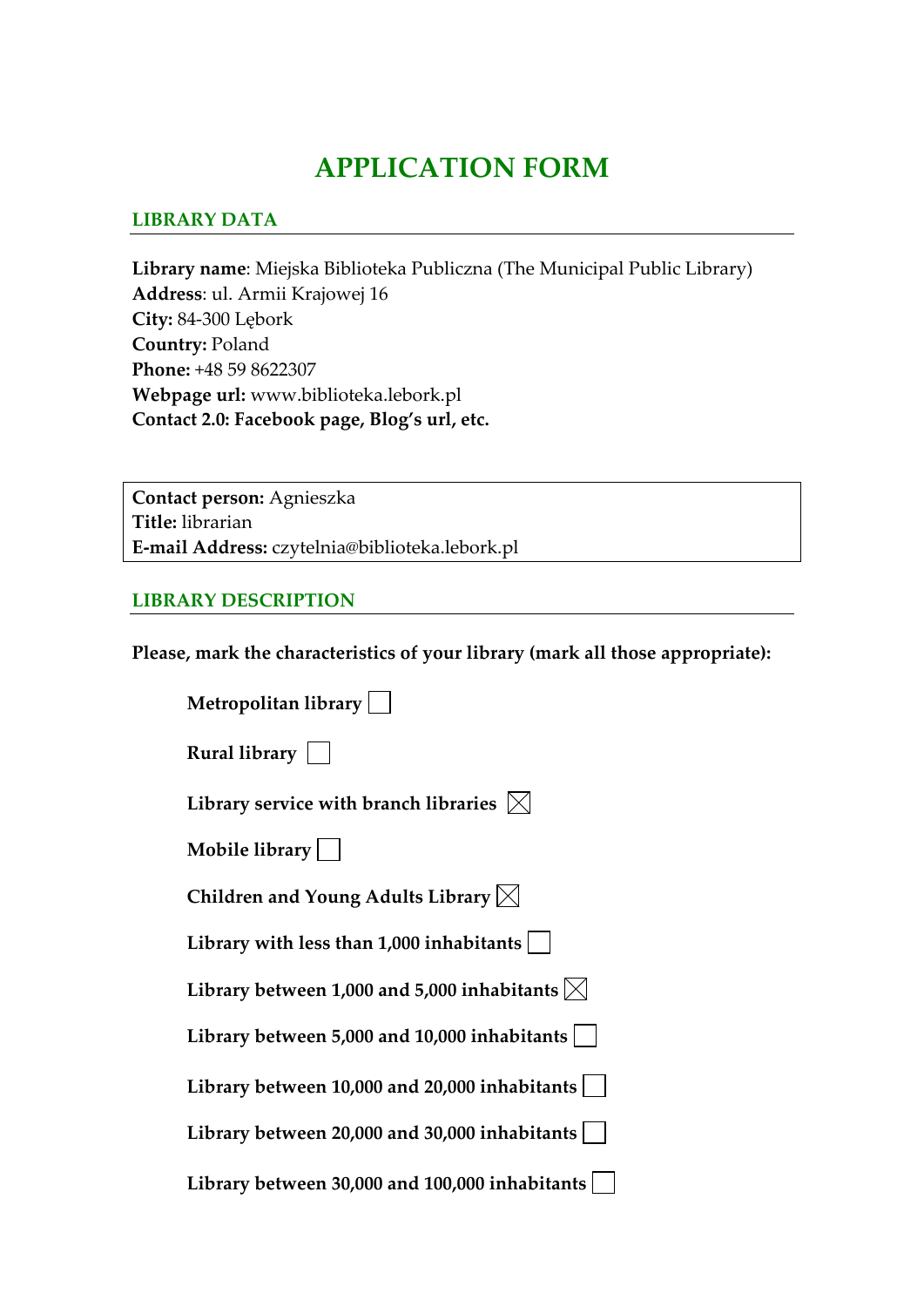| Library between 100,000 and 200,000 inhabitants $\lfloor$ |  |  |
|-----------------------------------------------------------|--|--|
|-----------------------------------------------------------|--|--|

**Library between 200,000 and 500,000 inhabitants**

**Library with more than 500,000 inhabitants**

#### **MORE INFORMATION**

**Please, tell us a bit more about your library, pictures are also welcome:** 

**Short description:** It is a self – government culture institution dealing with reading promotion and writing development. Apart from borrowing books we also organize local actions promoting reading and integrating librarians, readers and authors. We take part in local culture events. We also have some experience in doing international projects (Germany, France, Hungary, Lithuania – Kretinga, Georgia).

#### **Current library programs:**

 EVS Youth in Action Programme, Action 2 (right now we are having a Ukrainian volunteeer)

### **Please tell us about the kind of activities you would be interested in doing with your sister library:**

We would like to find a partner to the second edition of our project called "Mum, dad, take me to the library!" We can also take part in projects related to senior readers or other ones that are just possible to do for us. We are also open to new ideas.